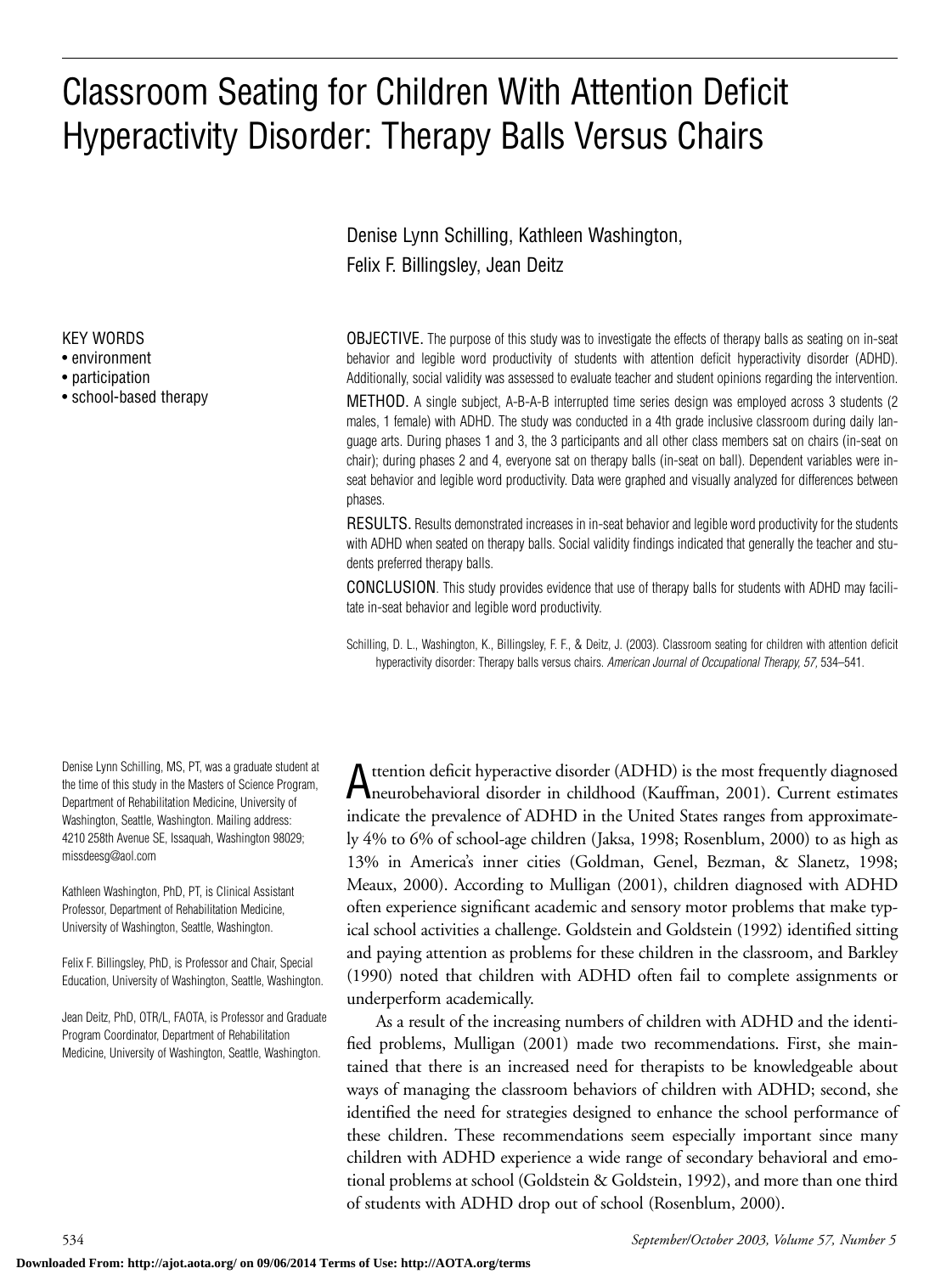Mulligan (2001) suggested that sensory modulation deficits might be a factor in children who demonstrate attention deficits. According to Miller and Lane (2000), sensory modulation "reflects an adjustment in ongoing physiological processes to ensure internal adaptation to new or changing sensory information" (p. 3). Furthermore, Hanft, Miller, and Lane (2000) noted that since interactions between tasks, environments, and people continually change, a person's responses may fluctuate considerably, not only day to day, but within an activity. Therefore, it seems that one potential intervention approach to address the behavioral problems of children with ADHD at school is to adapt the environment to meet the children's needs.

Occupational therapy literature has specifically suggested the implementation of sensory modulation strategies in classrooms for the purpose of improving the classroom performance of children with ADHD (Kimball, 1999; Mulligan, 1996). One possible strategy of using therapy balls for seating was suggested by back-health studies. Incidental to these studies, researchers commented that children using therapy balls in the classroom appeared to improve in attention, sustained sitting, and school performance (Illi, 1994; Witt & Talbot, 1998). These behaviors are compatible with Ayres' suggestion that an overexcited child may be calmed by gently rocking on a ball (Ayres, 1977). Though these reports and the literature, either directly or indirectly, suggested the use of therapy balls for classroom seating for children with ADHD, prior to the current study, no studies had systematically examined the use of this strategy for such children.

Therefore, the purpose of this study was to examine the use of therapy balls for classroom seating as an intervention for children with ADHD. Two specific research questions were addressed. First, what effect does using therapy balls as chairs have on in-seat behavior? Second, what effect does sitting on balls have on legible word productivity? In addition, social validity was examined to evaluate the teacher's and students' opinions regarding the acceptability and viability of the intervention. Schwartz and Baer (1991) recommended that social validity assessment be a standard part of applied behavioral research since it is possible for an intervention to result in positive changes in dependent variables while simultaneously being identified by research participants as unacceptable.

## Method

This study used a single subject, A-B-A-B interrupted time series design (Kazdin, 1982) across three students with ADHD. During baseline phases (A), participants and all other members of the class used chairs during language arts; during intervention phases (B), participants and all other members of the class sat on therapy balls during language arts. The language arts period was chosen because it occurred at the same time daily (immediately after lunch recess) and it was a time in the children's daily schedules when they were regularly involved in producing written assignments. The total study was 12 weeks in length; each phase was 3 weeks long.

#### *Participants*

A convenience sample was used from a 4th-grade classroom in a public school in the state of Washington. Three children with a diagnosis of ADHD participated in this study; however, all 24 students in the classroom used the balls and chairs. Study procedures were approved by a university human subjects review committee and met the requirements of the school district where the study was implemented.

The participants, 1 female and 2 males, were ages 9 years, 11 months; 9 years, 11 months; and 9 years, 8 months, respectively. Each had a physician's diagnosis of ADHD. In addition, one male had a concomitant diagnosis of oppositional defiant disorder and the other male a concomitant diagnosis of severe behavior disorder. All were of average intelligence or above as defined by a score equal to 80 or above on the Wechsler Intelligence Scale for Children (Wechsler, 1991). Each participant was taking Clonidine, Ritalin, or Adderall. Medications remained constant throughout the study. Prior to the study, all participants regularly demonstrated out-of-seat behavior during the language arts period and required repeated verbal reminders or physical prompts or both from the teacher.

#### *Independent Variable*

The therapy balls selected for classroom use had molded feet (Sit 'n' Gym™ by Gymnic) that extended when the ball was not in use to prevent rolling away. Therapy balls were individually fitted for each student in the classroom for a diameter that assured the student could sit comfortably with his or her feet flat on the floor with knees and hips flexed at 90 degrees.

### *Dependent Variables*

*In-Seat Behavior.* In-seat behavior (chair) was defined as behavior that occurred when any portion of a participant's buttocks was in contact with the seat portion of the chair (Sugai & Rowe, 1984) and the four legs of the chair were in contact with the floor. In-seat behavior (ball) was defined as behavior that occurred when any portion of a participant's buttocks was in contact with the ball, the ball was in contact with the floor, and a minimum of one foot of the par-

**Downloaded From: http://ajot.aota.org/ on 09/06/2014 Terms of Use: http://AOTA.org/terms**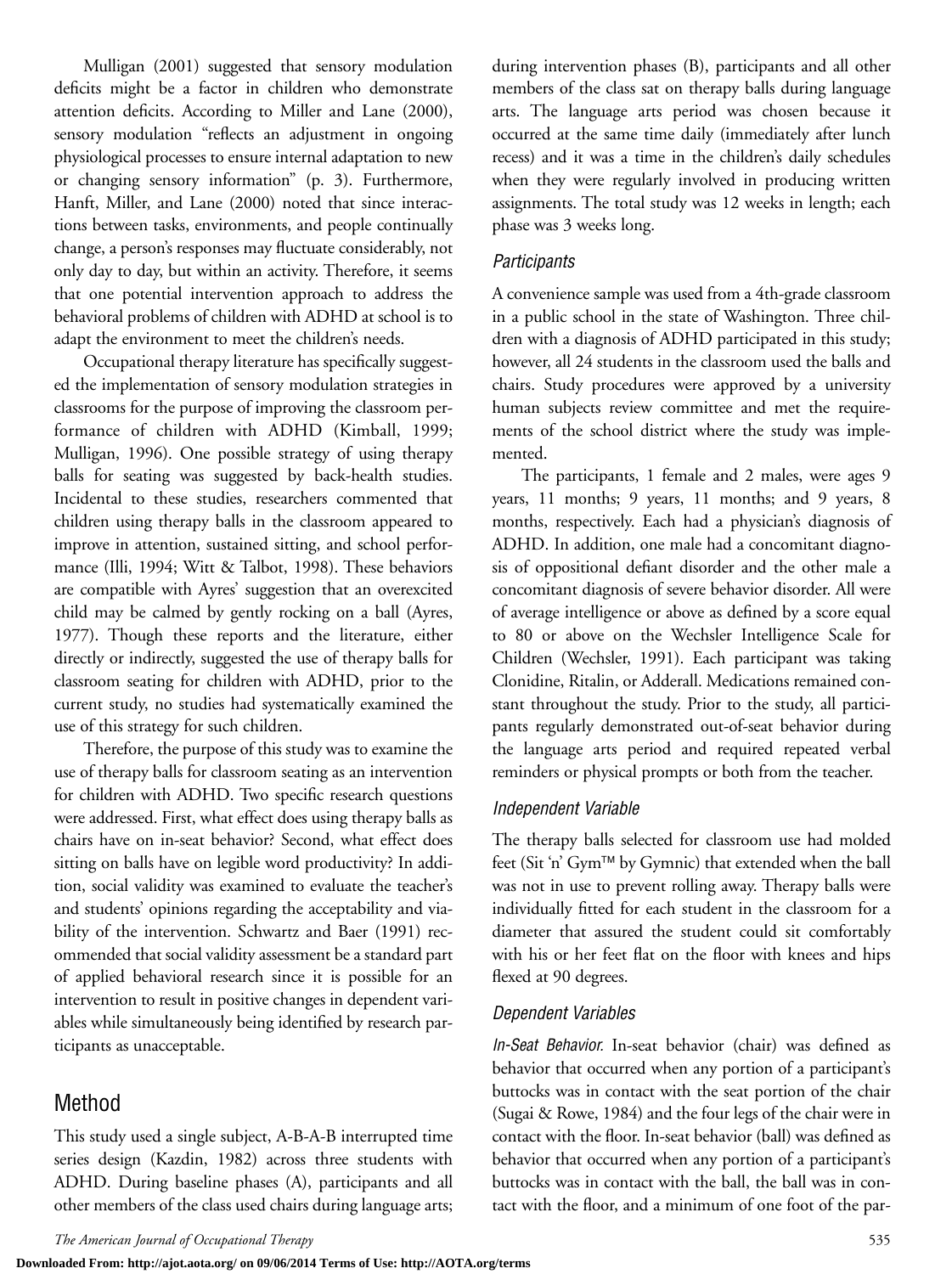ticipant was in contact with the floor. These criteria were measured using momentary real-time sampling (Richards, Taylor, Ramasamy, & Richards, 1999) whereby following each 10- second interval of the observation the rater scored the participant's behavior as either in-seat or out-of-seat. Since each participant was observed each session for five 2 minute periods, this resulted in 60 observations per session per participant. In order to determine percentage of in-seat behavior, the number of observations of in-seat behavior was divided by the total number of possible observations that occurred within that session. Therefore, if a session included all 60 observations and if a participant was recorded as being in seat during 20 observations, his or her percentage of in-seat behavior for that session was 33% (20/60).

*Legible Word Productivity.* Legible word productivity was defined as the percentage difference between the participant's legible word production and the class mean for legible word production on the same assignment. The percentage difference between the participant's legible word production and the class mean (excluding the study participants) on the same assignment was used because of the high variability in the type and length of writing assignments from one day to the next (e.g., fill in the blank assignments, story writing). Though assignments varied from day to day, all students were given the same assignment on the same day. A method described by Hasbrouck, Tindal, and Parker (1994) was used to assess legibility of produced words. This involved using a window card to expose only one word at a time starting at the end of the document and progressing to the beginning so that words were read out of context.

### *Procedures*

After consent and assent were obtained and prior to the first baseline session, all students in the class were individually fitted for therapy balls. Each ball was labeled to assure that each student used the ball sized specifically for him or her. An introductory session followed in which the primary investigator answered questions and developed classroom rules, with input from the students, for ball use. Students then had 30 minutes to sit on the balls and independently explore movement and balance. Throughout the study, the teacher was instructed to give no positive or negative feedback on sitting behavior and to intervene only if a student exhibited a behavior deemed by her to be dangerous or destructive. Students were not told the purpose of the study or which members of the class were being observed.

Following the first phase of the study, all students used the balls for 1 week during the language arts period to allow for novelty effects. During this time, no data were collected.

During all baseline and intervention phases, data collection on in-seat behavior (chair and ball) occurred during the middle 40 minutes of the 60-minute language arts session. This allowed for 10 minutes at the beginning of the class for a potential late start and 10 minutes at the conclusion of class for early lesson completion. In order to collect observational data and address reliability, two pediatric therapists were used. Employing momentary real-time sampling, these two therapists independently and simultaneously observed and scored the in-seat behavior of the same participant. Each therapist wore a wireless headset to hear a preprogrammed tape that announced which participant to record at each 10-second interval. Raters heard the signals and instructions at the exact same moment. Each participant was observed for five 2-minute periods, thus resulting in 60 observations per participant per session. A 30-second break occurred following each 2-minute recording period to ease the data collection process for the raters and to allow time for raters to reposition for observation of the next participant in the rotation pattern. The order in which participants were observed each day was randomly selected from a list of six potential patterns (e.g., Pattern #1: John, Emily, Mike; Pattern #2: Mike, Emily, John [pseudonyms]). Once a pattern had been selected for a session, it was used five times during that session, and not used again in subsequent sessions until all patterns had been used.

Prior to beginning data collection and periodically throughout the study interrater agreement was examined. The minimum standard was set at 80 percent (Kazdin, 1982).

For out-of-seat–off-of-ball, in-seat–on-ball, and in-seat asleep behaviors, interrater point-by-point percent agreement (Kazdin, 1982) ranged from 95% to 100% (*M* = 98%). When a difference in scores between the two raters occurred, the mean score of the two raters was used because it is more reliable than scores of a single rater when the reliability between the two raters is high (Tuckman, 1988). Though data were collected for 12 sessions during each phase, during some phases, some participants had less data points because of classroom absences.

To assess legible word productivity, five writing samples were randomly selected per phase for each participant. The primary investigator evaluated all selected samples for word productivity using the process described under dependent variables. To assess reliability, a second evaluator, blind to the study, evaluated two randomly selected papers per phase per participant. Average interrater agreement (using the formula for percent agreement) was 94%.

The primary investigator checked procedural reliability once weekly with the day randomly selected (Billingsley, White, & Munson, 1980). She used a checklist describing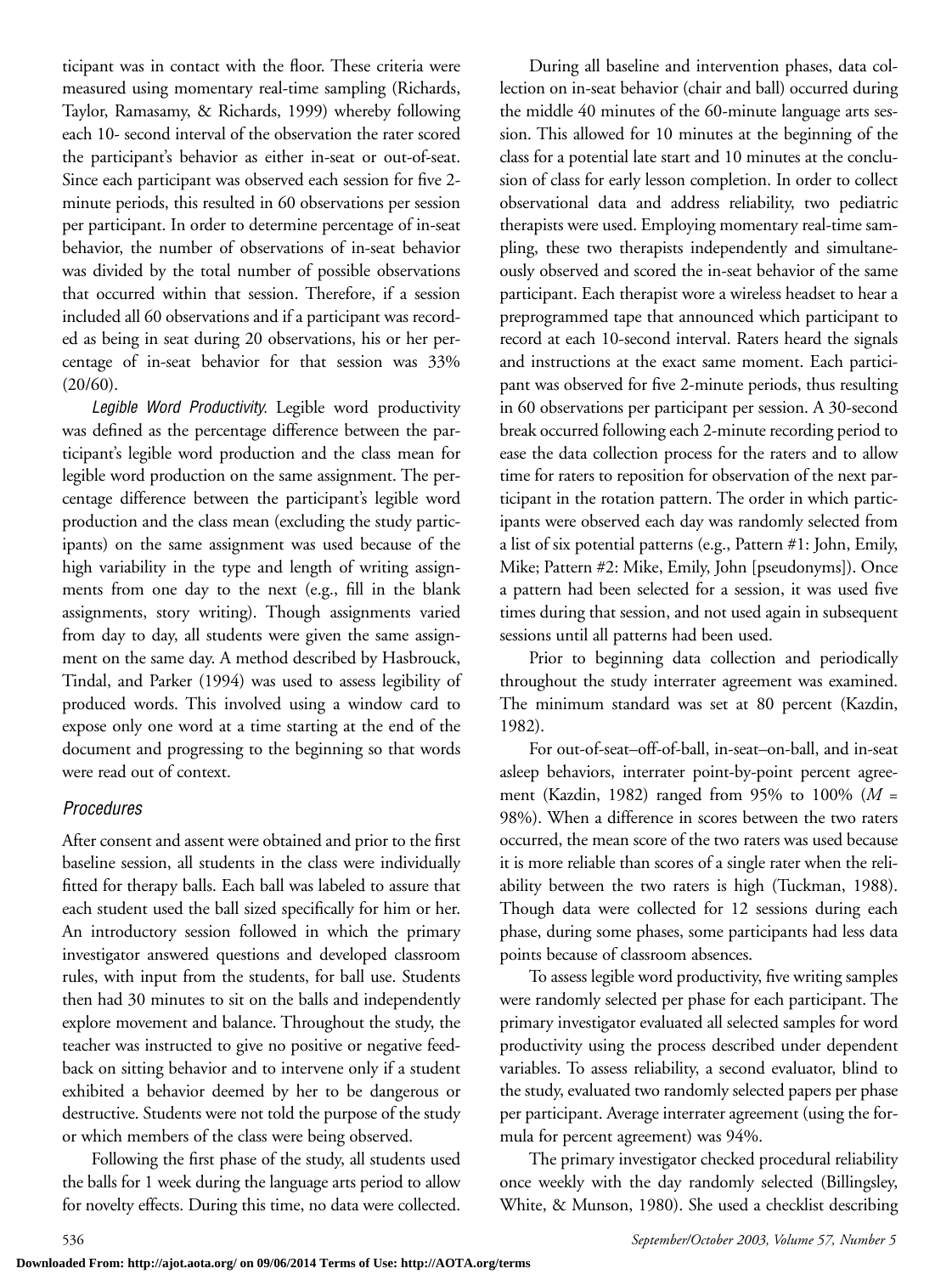the classroom environment (e.g., levels of feedback to the students from the teacher, consistency of staff in the classroom, daily schedule, and absence of discussion regarding potential study outcomes). Procedural reliability was 100%, thus suggesting that the environment and the teacher's management style and expectations remained constant during the study.

At the completion of phases two, three, and four, during class time, the teacher and all 24 students completed social validity questionnaires. The teacher and student questionnaires had nine and six questions, respectively. Three choices (ball, chair, and no difference) followed each question. Topics covered in the questionnaires included classroom behavior and assignment completion. Sample teacher questions were: "Students had better attention to task when sitting on \_\_\_\_. "Students remained seated longer when sitting on \_\_\_." "Students were least disruptive to peers when sitting on \_\_\_." Sample student questions were: "I finish my work better sitting on \_\_\_." "I can listen and pay attention better sitting on \_\_\_." Prior to implementation, a physical therapist, an occupational therapist, and an educator reviewed the questions for relevance and potential for biasing results.

At the end of the study, the teacher and the students were all given blank sheets of paper and asked to write about their overall perceptions regarding using balls, chairs, or both. Instructions were to "Write a sentence or two on how you felt about sitting on balls. It can be what you liked or didn't like."

## Results

### *In-Seat Behavior*

Figure 1 indicates that improvements in sitting behavior were evident for all the participants when using therapy balls for seating. John displayed in-class sleeping behavior in addition to his disruptive out-of-seat activities during phases 1 and 3, when seated on a chair. During phases 2 and 4, when seated on the ball, there were no sessions in which John was asleep.

Emily, the participant with no coexisting conditions, displayed consistent patterns of behavior on the chair and on the ball. During chair phases she was in constant motion and often out-of-seat. During therapy ball phases she remained in her seat appearing still and steady.

As noted in Figure 1, Mike presented differently from the other 2 participants. During baseline he was in-seat approximately 75% of the time, considerably more than the other participants were. However, observations revealed that when Mike was out of his seat, he spent his time talking with classmates, removing items from other students' desks, and frequently interrupting the teacher. When seated quietly in his chair he would often read a pleasure book and not participate in class activities. Mike frequently left the class and would not return for prolonged periods and often left school early. As a result, Mike was not present for the ball introduction and the five-session novelty phase. After the first week of intervention, which served as Mike's novelty phase, his in-seat behavior on the ball was consistently above his behavior on the chair.

## *Legible Word Productivity*

It was hypothesized that if students with ADHD increased their in-seat behavior when sitting on balls versus chairs, the amount of written work they produced would also increase. As noted in Figure 2, productivity percentage difference from the class mean for five randomly selected assignments per phase indicated that all 3 participants' legible word productivity was generally higher when seated on therapy balls. Note that when a participant was present in class but completed no written work, that participant received a score of zero.

## *Social Validity*

All 3 participants with ADHD reported preferring balls to chairs for comfort, writing, and productivity. In addition, 21 other students in the class reported via questionnaire that they believed the therapy balls were more comfortable, improved their writing, and increased their ability to listen and finish class work. Of this group, 17 students reported that they preferred balls, 2 preferred chairs, and 2 had no preference.

At the conclusion of the study, all students also were given an opportunity to put in writing their opinions of sitting on balls in the classroom. Students could write more than one comment. Of the 30 responses made by the students, 26 were positive in support of sitting on balls and 4 were negative. The 4 negative responses were reports of back discomfort with 2 of the 4 disliking the lack of a backrest. Additionally, John reported, "a downside of balls is being unable to sleep in class." Of the 26 positive responses in support of sitting on balls, 13 reported increased back comfort or improved posture, 6 reported increased freedom of movement, 4 reported increased attention, and 3 reported improved handwriting. A sampling of the positive written comments regarding sitting on balls were: "You can keep your brain active even when you're bored" (typical child— TC), "My posture improves" (Mike), "I can get my work done better" (Emily), "Writing is funner than ever" (TC).

The teacher's responses also supported the use of balls for classroom seating. Sample teacher comments included "Although students are bouncing, they are more focused

**Downloaded From: http://ajot.aota.org/ on 09/06/2014 Terms of Use: http://AOTA.org/terms**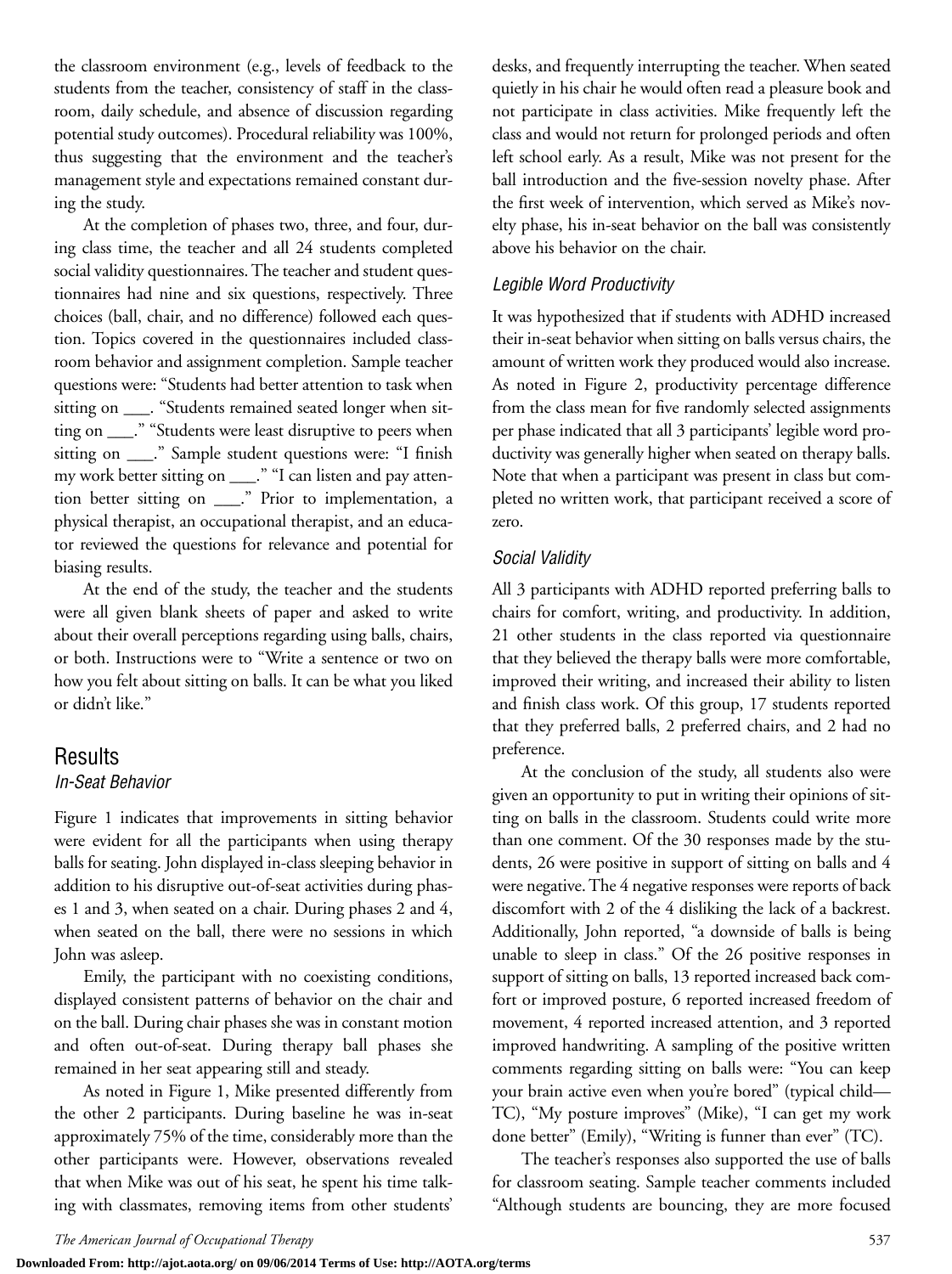

**Figure 1. In-seat behavior by session. (Connected data points represent consecutive days within the same week. Variability in the number of data points was the result of a non-school day or student absence from class.)**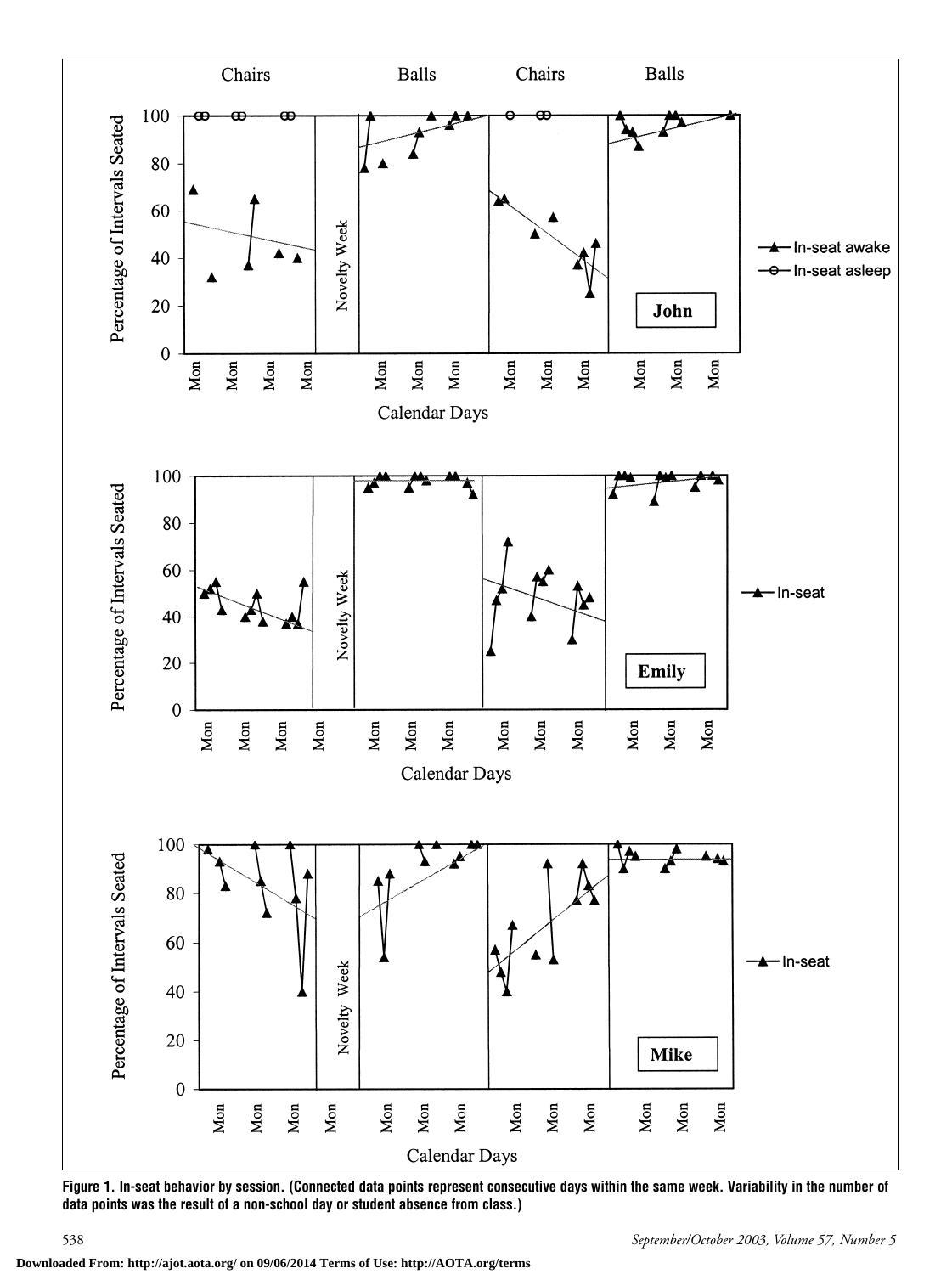

**Figure 2. Comparison of legible word productivity to the class mean. (Each participant's productivity on each paper was based on the percentage difference between his or her word production and that of the class mean on the same assignment.)**

**Downloaded From: http://ajot.aota.org/ on 09/06/2014 Terms of Use: http://AOTA.org/terms**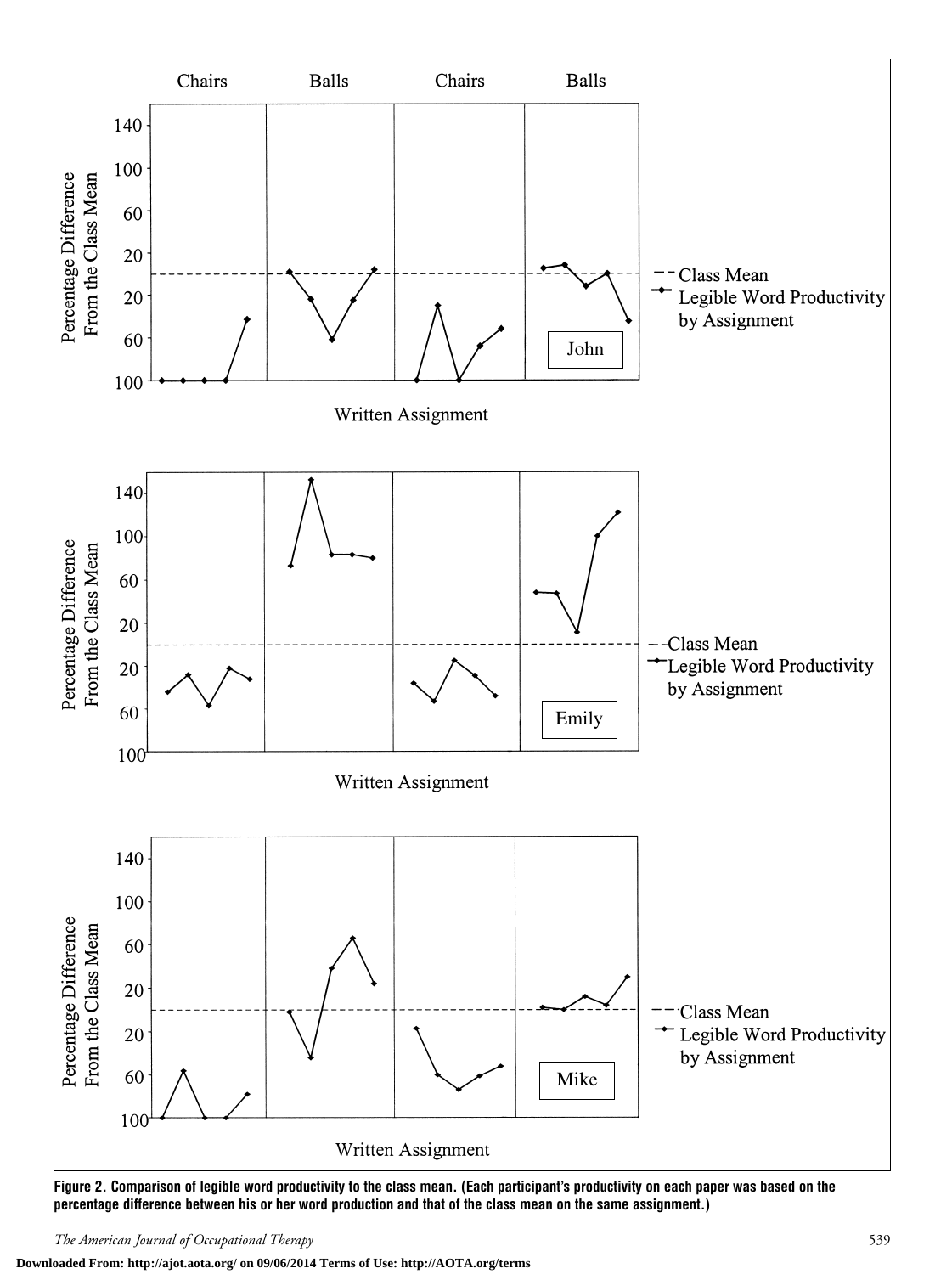on what I am saying," "The noise level immediately decreases," "Following the use of the balls the students seem to remain calmer and focus better for about 30 to 45 minutes," and "For some students work production has dramatically improved." At the completion of this study the teacher continued to use therapy balls for seating for the children with ADHD and ordered additional balls for other students, thus further supporting the social validity of this intervention.

# **Discussion**

Findings of this study support the use of therapy balls for students with ADHD as an alternative classroom seating option. For all participants, both in-seat behavior and legible word productivity improved when seated on the therapy balls. This study demonstrated that the intervention was effective with 3 students with ADHD who varied in terms of gender, concomitant diagnoses, and medications. This provides some support for the generality of the findings and is important since ADHD often coexists with other disorders (Barkley, 1990; Mulligan, 2001; Silver, 1990). In addition, the teacher's and students' general preferences for therapy balls for seating supported the social validity of the intervention.

Therapists and the teacher reported observing substantial student differences in movement patterns (e.g., bouncing, gently rocking) while seated on the therapy balls. One explanation could be self-modulation of personal sensory needs by each student in order to maintain an optimal state of arousal (Dunn, 2000; Kimball, 1999; Mulligan, 2001; Williams & Shellenberger, 1994). An example of an individual student's variation in movement pattern was observed in Mike who, at the beginning of a session, gently rocked on the therapy ball and vigorously bounced toward the conclusion of the same session. This variation in movement patterns may reflect responses to changing sensory needs, possibly explained by the theory that a person's sensory needs continually change as they are affected by interactions with tasks, environments, and people (Brown, Tollefson, Dunn, Cromwell, & Filion, 2001; Cohn, Miller, & Tickle-Degnen, 2000; Dunn, 1997; Dunn & Brown, 1997; Mulligan, 2001).

For Emily, the use of the ball immediately addressed safety issues. On the chair she was in constant movement, often out-of-seat and, when seated, she generally assumed extreme postures that were potentially dangerous (e.g., tipping her chair and balancing on the top of the backrest). By contrast, on the ball, she needed to keep at least one foot in contact with the floor in order to maintain sitting balance, thus minimizing classroom disruption and safety concerns.

For John, therapy balls for seating decreased in-class sleeping behavior. It appeared that when John attempted to sleep, slight movement of the ball would alert him and he would immediately sit up. This was further supported by John's comment regarding his inability to sleep when seated on the therapy ball.

According to Mullligan (2001), a common function of the school-based therapist is collaborating with teachers to develop strategies to improve behavior and classroom performance of students with ADHD. She further identified the need to evaluate the effectiveness of such strategies. The current study addressed this need and exemplified the use and evaluation of a strategy involving collaboration with a teacher for both implementation and success.

# Limitations

Limitations of the study included the short duration of the study (12 weeks), the sample size, the use of a single classroom, and the fact that quality of written work was not assessed. Although the teacher reported improvements in class work for the participants when seated on the balls versus chairs, no formal assessments were performed on the written assignments regarding spelling, sentence structure, or content.

# Directions for Future Research

Therapists in school system practice need to continue to study the use of therapy balls in the classroom for the purpose of helping students succeed. Three directions for future research are warranted. First, the longitudinal effects of using therapy balls for classroom seating for children with ADHD should be studied. Second, the use of therapy balls for children with other diagnoses (e.g., autism, Down syndrome) merits investigation. Last, future research should include dependent variables such as classroom noise levels, classroom behaviors, (e.g., raising hand, verbal outbursts), peer relationships, quality of word production, and student performance in a variety of academic areas.

# Conclusion

This study suggests that the use of therapy balls for classroom seating is one strategy that therapists in school system practice might consider when working with children with ADHD who are having difficulty meeting school expectations of staying on task and remaining seated. Additionally, this intervention strategy was found to be compatible with inclusive educational practice and interdisciplinary teaming. **▲**